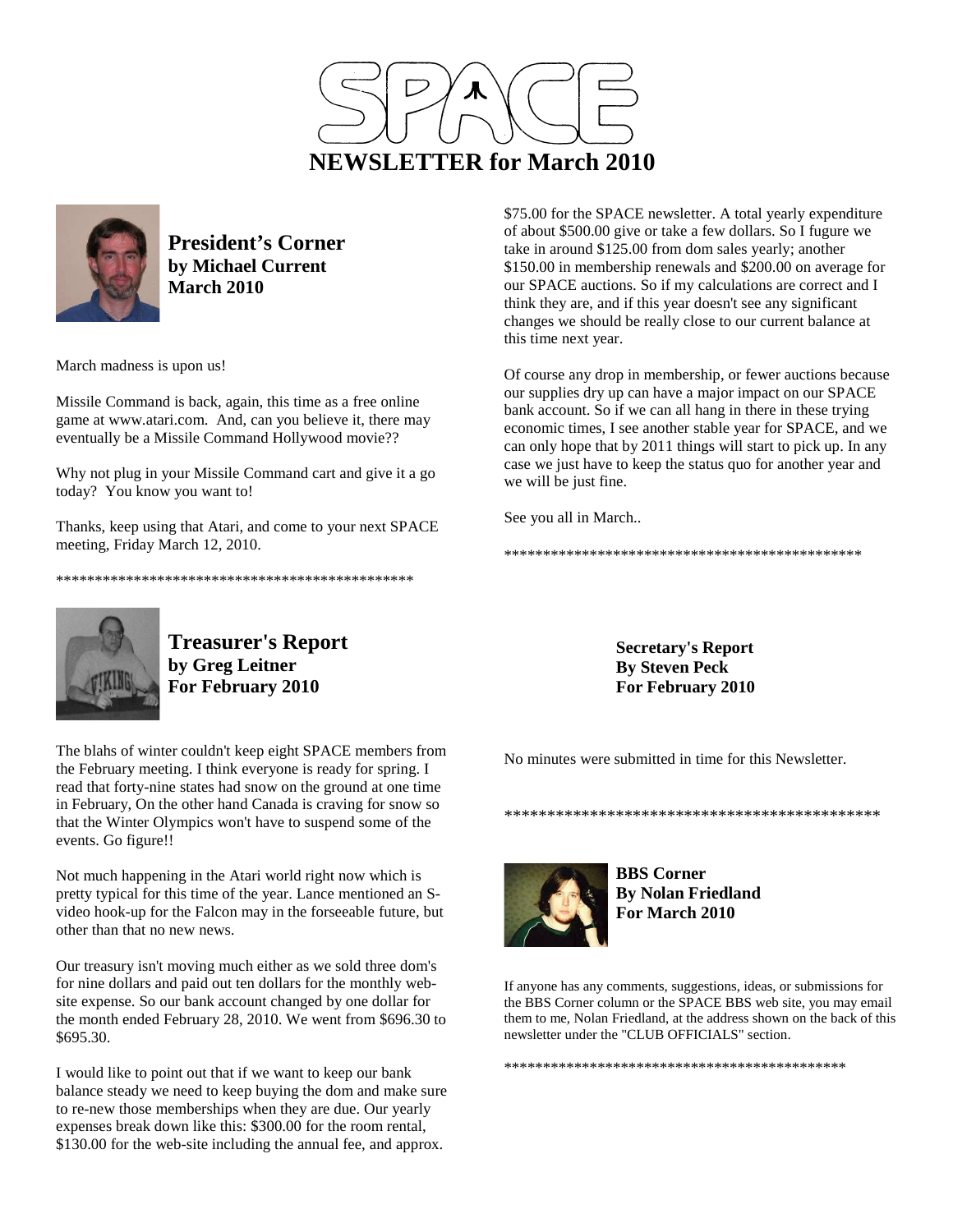From: Michael Current [michael@mcurrent.name] Sent: Friday, February 26, 2010 8:57 PM Subject: Atari's Missile Command, a potential Hollywood franchise

Atari's Missile Command, a potential Hollywood franchise February 18, 2010 | 5:27 pm

Can squiggly lines be the new movie stars?

Not the ones on the face of an aging, plastic-surgeried celebrity, but those that threaten the the base cities in the vintage video game Missile Command. That's because Atari, which has been increasing its efforts to mine its video game library in Hollywood, has tapped Missile Command as a property ripe for a theatrical film.

The company is in active discussions with studios to acquire the title for development, with Fox and Peter Chernin's new production company the likely venue at which the property will end up.

The 1980 game was both of a product of and reflected Cold War anxieties. Players were asked to defend six cities from an onslaught of ballistic missiles (represented by the sort-of squiggly lines) with the help of antimissile weapons (represented by flashing cursors) fired from alongside said cities. Basically, you kept trying to line up shots to explode the squiggly lines and stop them from from coming, over and over again until it got so fast you could stop them no more.

The game first appeared on the Atari 2600 -- cue nostalgic memories of the family rec room -- and was subsequently developed for other consoles and handheld platforms. Atari is also said to be developing a multiplayer remake of the game.

There are traces of science-fiction elements to the game (the story is putatively set in another galaxy) as well as military overtones.

And the film would likely be shot in 3D, tapping into the current vogue. But how a studio could turn Missile Command into a full-fledged action movie remains a question. Both the look and story behind Missile Command were, as they were with so many titles from the so-called golden age of video games, spare to say the least, though a manual did offer some detail: players were defending cities on Zardon from the invading armies of Krytol (aren't you glad we told you that?).

Then again, while video games with rich back stories can be more cinematic, a spartan vintage game can offer its own appeal, if only because it can be molded by an enterprising screenwriter into just about anything.

There's been a gold rush of late on video games generally. Back in the summer, an auction erupted over another Atari property, Asteroids, which Universal and producer Lorenzo di Bonaventura ended up winning. And plenty of contemporary games are on the path to the big screen, including the upcoming "Prince of Persia" and the still-in-development "Shadow of the Colossus."

Avid'80s fans, or just casual browsers of Wikipedia, will know that Missile Command's cheeky "The End" screen was used in the final-credit scene of "Fast Times Ridgemont High." If Atari has its way, the game could go from a big screen pun to a full-fledged film.

-- Steven Zeitchik

Times staff writer Ben Fritz contributed to this report http://latimesblogs.latimes.com/movies/2010/02/missilecommand-movie-fox-hollywood-videogame.html

\*\*\*\*\*\*\*\*\*\*\*\*\*\*\*\*\*\*\*\*\*\*\*\*\*\*\*\*\*\*\*\*\*\*\*\*\*\*\*\*\*\*\*\*

From: Michael Current [michael@mcurrent.name] Sent: Friday, February 26, 2010 8:53 PM Subject: Atari Celebrates The 30th Anniversary of Missile Command Atari Celebrates The 30th Anniversary of Missile Command

Original Phenomenon Updated with New Features and Freeto-Play Multiplayer Action for the Next Generation by Real-Time Games Site OMGPOP

NEW YORK, NY – February 25, 2010 – Atari Inc., one of the world's most recognized videogame publishers, is bringing back a franchise that helped catapult the company into an international household name with the 30th anniversary edition of Missile Command®. The new version has been updated and reimagined by OMGPOP, operator of the omgpop.com website. Housed in a mini-site dedicated to the game, the remixed Missile Command captures the original iconic DNA of the 1980's phenomenon, and adds compelling new dimensions and attitude – highlighted by the entirely online multiplayer gameplay, a first for the franchise. Missile Command is free to play and available at www.missilecommand.com, www.atari.com/missilecommand and www.omgpop.com/games/missilecommand.

The year was 1980 and all across the planet people had the very real fear that one day the world's super powers would finally use their nuclear arsenals. Missile Command was in many ways a reaction to those fears. The premise of the game was simple: the player must protect six cities from an ever increasing swarm of ballistic missiles. Control was taken care of by a fast and accurate trackball that was notorious for pinching the skin of players' fingers. That didn't seem to affect the public appeal of the game which became an immediate arcade smash hit and one of the biggest sellers of the Atari 2600 system.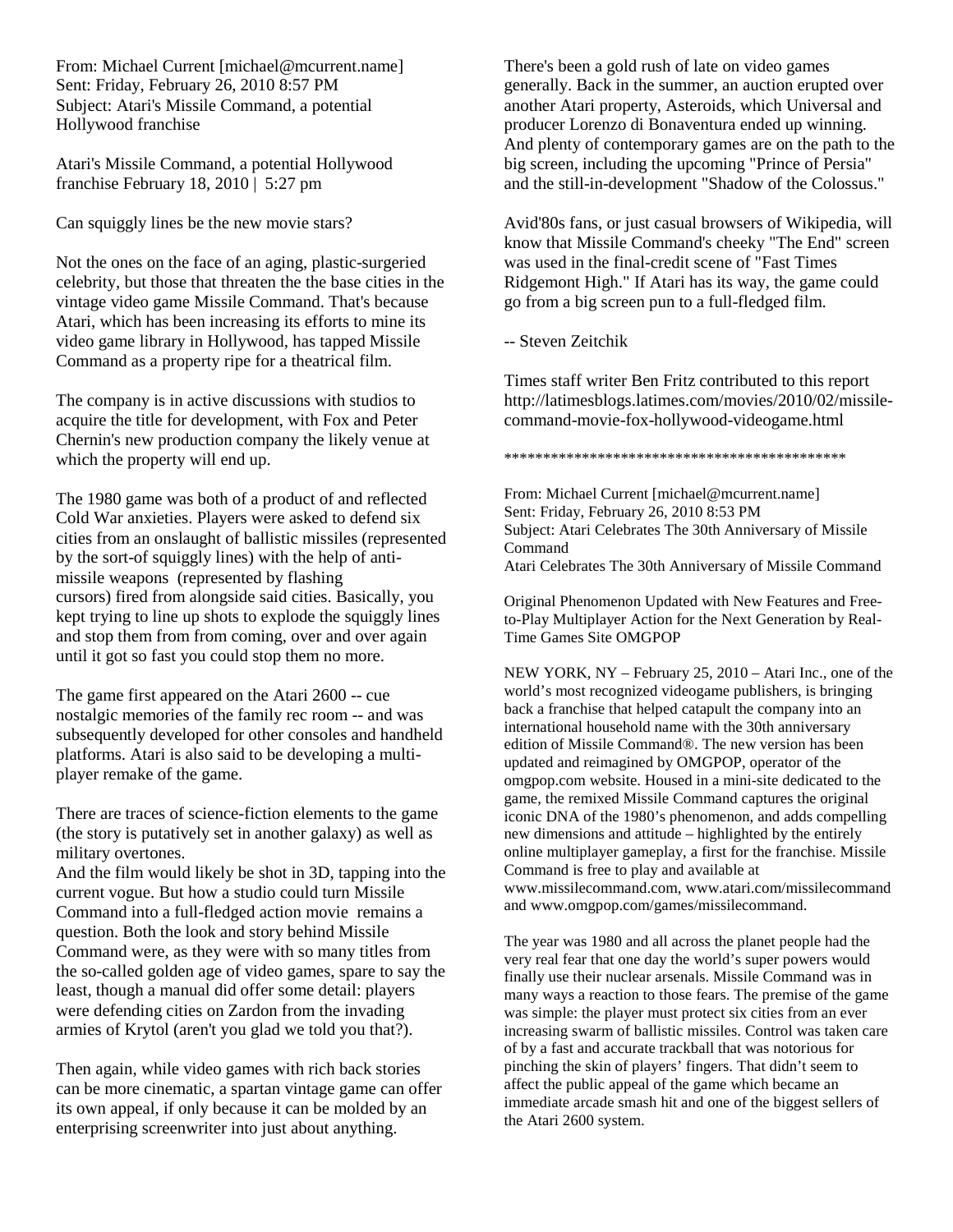Now Atari and OMGPOP have built upon that legacy with this exciting online version. With enhanced features such as powerups, new enemies, upgrades, and an entirely online multiplayer co-operative gameplay option, the new Missile Commandhas all the makings of a modern classic.

"Missile Command is a pop culture phenomenon that millions upon millions of fans have enjoyed throughout the years," says Jim Wilson, President and CEO of Atari, Inc. "The new Missile Command maintains the appeal of the original while bringing it to today's casual and social game players. It is an example of how Atari's games portfolio is well positioned for today's growing online games market."

"Working with Atari was terrific," says OMGPOP CEO Dan Porter. "To be able to work on a classic that many of us grew up playing and add the social and multiplayer features was a great way to bring the game to the millions of teens on omgpop.com."

Missile Command on Atari.com boasts thrilling new gameplay such as:

 a.. Online Co-op Gameplay - play instantly with up to sevenplayers in real-time

 b.. Unlimited Levels - play with increasing challenge as you progress

 c.. Unique Difficulty Scaling - difficulty scales based on number of players and level progression into the game

 d.. Power-ups - all new power upgrades help players increase blast radius, missile speed, reload rates, missile supply and more

 e.. Enemies – take on massive waves of enemy missiles, aircrafts and bosses with varying speeds, health, behavior and characteristics

 f.. Award Systems - Medals awarded to top players in each round and a leader board support system to track players and friends with most medals

Fans who visit www.missilecommand.com can immerse themselves in the game's heritage by comparing the OMGPOP remix to the original 1980 release, also playable on the site. In addition, to celebrate the game's place in gaming history, Atari has created a retrospective charting the evolution of the game from its coin-op origins with original cabinet images, box art, screenshots and trivia.

There is also the opportunity to win a rare, refurbished original Missile Command coin-op cabinet from the 1980s. For more information and details on how to enter the sweepstakes please visit www.missilecommand.com.

\*\*\*\*\*\*\*\*\*\*\*\*\*\*\*\*\*\*\*\*\*\*\*\*\*\*\*\*\*\*\*\*\*\*\*\*\*\*\*\*\*\*\*\*

From: Michael Current [michael@mcurrent.name] Sent: Wednesday, February 24, 2010 9:22 AM Subject: New Software WASEO-Dictionary++ released.

walktari Posted Mon Feb 22, 2010 3:52 PM

New Software WASEO-Dictionary++ released.

Hallo ATARI users,

I have released a new software application for the 8 bit. It's a English/German dictionary, called Dictionary++. Main features are a 300,000 words (150,000 each language) wordlist which can be searched within a few seconds. Dict++ comes on 16MB ATR Image.

I would like to thank GoodByteXL for tips, hints and extensive testing, CharlieChaplin for providing the ATARI stuff and the BASIC XL runtime and Stephen J. Carden for granting a site license of his powerful Real.DOS.

The files can be downloaded at:

http://www.atari-com...aseo/dictionary

I hope Dict++ will be useful for you!

Greetings,

Michael

\*\*\*\*\*\*\*\*\*\*\*\*\*\*\*\*\*\*\*\*\*\*\*\*\*\*\*\*\*\*\*\*\*\*\*\*\*\*\*\*\*\*\*\*

\*\*\*\*\*\*\*\*\*\*\*\*\*\*\*\*\*\*\*\*\*\*\*\*\*\*\*\*\*\*\*\*\*\*\*\*\*\*\*\*\*\*\*\*

\*\*\*\*\*\*\*\*\*\*\*\*\*\*\*\*\*\*\*\*\*\*\*\*\*\*\*\*\*\*\*\*\*\*\*\*\*\*\*\*\*\*\*\*

\*\*\*\*\*\*\*\*\*\*\*\*\*\*\*\*\*\*\*\*\*\*\*\*\*\*\*\*\*\*\*\*\*\*\*\*\*\*\*\*\*\*\*\*